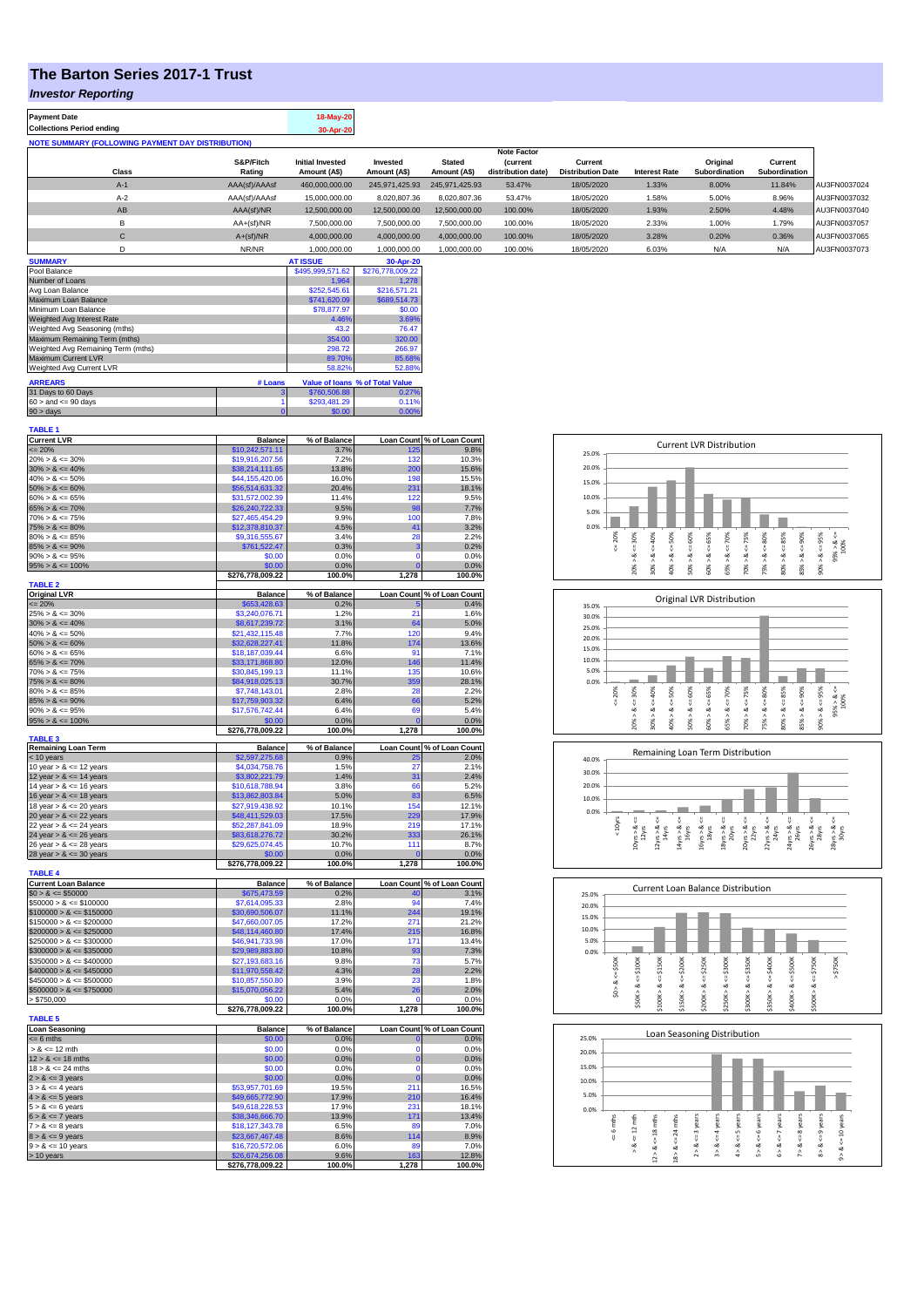# **The Barton Series 2017-1 Trust**

## *Investor Reporting*

| <b>Payment Date</b>                                                  |                           | 18-May-20         |                   |                            |
|----------------------------------------------------------------------|---------------------------|-------------------|-------------------|----------------------------|
| <b>Collections Period ending</b>                                     |                           |                   |                   |                            |
|                                                                      |                           | 30-Apr-20         |                   |                            |
| TABLE <sub>6</sub>                                                   |                           |                   |                   |                            |
| Postcode Concentration (top 10 by value)                             | <b>Balance</b>            | % of Balance      | <b>Loan Count</b> | % of Loan Count<br>2.5%    |
| 2650                                                                 | \$6,488,157.27            | 2.3%              | 28                | 2.2%                       |
| 6210<br>2905                                                         | \$5,209,215.92            | 1.9%              | 20                |                            |
|                                                                      | \$5,044,990.22            | 1.8%              |                   | 1.6%                       |
| 5108                                                                 | \$4,913,883.22            | 1.8%              | 31                | 2.4%                       |
| 2615                                                                 | \$4,899,909.69            | 1.8%              | 21                | 1.6%                       |
| 2914                                                                 | \$4,496,966.26            | 1.6%              | 14                | 1.1%                       |
| 5109                                                                 | \$4,152,524.71            | 1.5%              | 24                | 1.9%                       |
| 2602                                                                 | \$4,152,448.73            | 1.5%              | 17                | 1.3%                       |
| 6208                                                                 | \$3,585,712.09            | 1.3%              | 13                | 1.0%                       |
| 2617                                                                 | \$3,556,578.46            | 1.3%              | 14                | 1.1%                       |
| <b>TABLE 7</b>                                                       |                           |                   |                   |                            |
|                                                                      |                           |                   |                   |                            |
| <b>Geographic Distribution</b>                                       | Balance                   | % of Balance      | <b>Loan Count</b> | % of Loan Count<br>15.4%   |
| <b>Australian Capital Territory</b>                                  | \$47,668,450.01           | 17.2%             | 197               |                            |
| New South Wales                                                      | \$43,945,890.82           | 15.9%             | 195               | 15.3%                      |
| Northern Territory                                                   | \$896,609.73              | 0.3%              |                   | 0.3%                       |
| Queensland                                                           | \$8,324,215.32            | 3.0%              | 36                | 2.8%                       |
| South Australia                                                      | \$112,633,505.83          | 40.7%             | 591               | 46.2%                      |
| Tasmania                                                             | \$0.00                    | 0.0%              | 1                 | 0.1%                       |
| Victoria                                                             | \$6,219,475.22            | 2.2%              | 26                | 2.0%                       |
| Western Australia                                                    | \$57,089,862.29           | 20.6%             | 228               | 17.8%                      |
|                                                                      | \$276,778,009.22          | 100.0%            | 1,278             | 100.0%                     |
| TABLE 8                                                              |                           |                   |                   |                            |
| Metro/Non-Metro/Inner-City                                           | <b>Balance</b>            | % of Balance      | <b>Loan Count</b> | % of Loan Count            |
| Metro                                                                | \$220,081,726.67          | 79.5%             | 1004              | 78.6%                      |
| Non-metro                                                            | \$56,032,674.56           | 20.2%             | 271               | 21.2%                      |
| Inner city                                                           | \$663,607.99              | 0.2%              |                   | 0.2%                       |
|                                                                      | \$276,778,009.22          | 100.0%            | 1,278             | 100.0%                     |
| <b>TABLE 9</b>                                                       |                           |                   |                   |                            |
| <b>Property Type</b>                                                 | <b>Balance</b>            | % of Balance      | <b>Loan Count</b> | % of Loan Count<br>% 90.8  |
| <b>Residential House</b>                                             | 253,478,796.84            | 91.6%             | 1160              |                            |
| <b>Residential Unit</b>                                              | \$21,058,171.89           | 7.6%              | 108               | 8.5%                       |
| Rural                                                                | \$0.00                    | 0.0%              | $\mathbf 0$       | 0.0%                       |
| Semi-Rural                                                           | \$0.00                    | 0.0%              | $\overline{0}$    | 0.0%                       |
| <b>High Density</b>                                                  | 2.241.040.49              | 0.8%              | 10                | 0.8%                       |
|                                                                      | \$276,778,009.22          | 100.0%            | 1,278             | 100.0%                     |
| <b>TABLE 10</b>                                                      |                           |                   |                   |                            |
|                                                                      |                           |                   |                   |                            |
| <b>Occupancy Type</b>                                                | <b>Balance</b>            | % of Balance      | <b>Loan Count</b> |                            |
| Owner Occupied                                                       | \$225,042,871.27          | 81.3%             | 1026              | % of Loan Count<br>80.3%   |
| Investment                                                           | \$51.735.137.95           | 18.7%             |                   | 19.7%                      |
|                                                                      | \$276,778,009.22          | 100.0%            | 1,278             | 100.0%                     |
| TABLE 11                                                             |                           |                   |                   |                            |
| <b>Employment Type Distribution</b>                                  | <b>Balance</b>            | % of Balance      | Loan Count        | % of Loan Count            |
| Contractor                                                           | \$6,561,536.81            | 2.4%              | 31                | 2.4%                       |
| Pay-as-you-earn employee (casual)                                    | \$11,383,832.06           | 4.1%              | 58                | 4.5%                       |
| Pay-as-you-earn employee (full time)                                 | \$211,139,918.08          | 76.3%             | 946               | 74.0%                      |
| Pay-as-you-earn employee (part time)                                 | \$21,029,764.09           | 7.6%              | 105               | 8.2%                       |
| Self employed                                                        | \$11,599,527.81           | 4.2%              | 54                | 4.2%                       |
| No data                                                              | \$15,063,430.37           | 5.4%              | 84                | 6.6%                       |
| Director                                                             | \$0.00                    | 0.0%              | $\mathbf{0}$      | 0.0%                       |
|                                                                      | \$276,778,009.22          | 100.0%            | 1,278             | 100.0%                     |
| <b>TABLE 12</b>                                                      |                           |                   |                   |                            |
| <b>LMI Provider</b>                                                  | Balance                   | % of Balance      |                   | Loan Count % of Loan Count |
| QBE                                                                  | \$254,649,217.19          | 92.0%             | 1196              | 93.6%                      |
| Genworth                                                             | \$22,128,792.03           | 8.0%              | 82                | 6.4%                       |
|                                                                      | \$276,778,009.22          | 100.0%            | 1,278             | 100.0%                     |
| TABLE 13                                                             |                           |                   |                   |                            |
| Arrears                                                              | <b>Balance</b>            | % of Balance      | <b>Loan Count</b> | % of Loan Count            |
| <=0 days                                                             | \$270,639,720.60          | 97.8%             | 1253              | 98.0%                      |
| $0 >$ and $\leq 30$ days                                             | \$5,084,300.45            | 1.8%              | 21                | 1.6%                       |
| $30 >$ and $\leq 60$ days                                            | \$760,506.88              | 0.3%              | з                 | 0.2%                       |
| $60 >$ and $\leq 90$ days                                            | \$293,481.29              | 0.1%              | 1                 | 0.1%                       |
| 90 > days                                                            |                           | 0.0%              |                   | 0.0%                       |
|                                                                      | \$276,778,009.22          | 100.0%            | 1,278             | 100.0%                     |
| <b>TABLE 14</b>                                                      |                           |                   |                   |                            |
| <b>Interest Rate Type</b>                                            | <b>Balance</b>            | % of Balance      | <b>Loan Count</b> | % of Loan Count            |
| Variable                                                             | \$235,698,877.74          | 85.2%             | 1100              | 86.1%                      |
| Fixed                                                                | \$41,079,131.48           | 14.8%             | 178               | 13.9%                      |
|                                                                      | \$276,778,009.22          | 100.0%            | 1,278             | 100.0%                     |
| TABLE <sub>15</sub>                                                  |                           |                   |                   |                            |
| <b>Weighted Ave Interest Rate</b>                                    | <b>Balance</b>            | <b>Loan Count</b> |                   |                            |
| <b>Fixed Interest Rate</b>                                           | 4.03%                     | 178               |                   |                            |
| <b>TABLE 16</b>                                                      |                           |                   |                   |                            |
|                                                                      |                           |                   |                   |                            |
| Foreclosure, Claims and Losses (cumulative)<br>Properties foreclosed | <b>Balance</b>            | <b>Loan Count</b> |                   |                            |
|                                                                      | \$73,685.93               |                   |                   |                            |
| Claims submitted to mortgage insurers                                | \$70,056.08               |                   |                   |                            |
| Claims paid by mortgage insurers<br>loss covered by excess spread    | \$70,056.08<br>\$3,629.85 |                   |                   |                            |

Please note: Stratified data excludes loans where the collateral has been sold and there is an LMI claim pending.